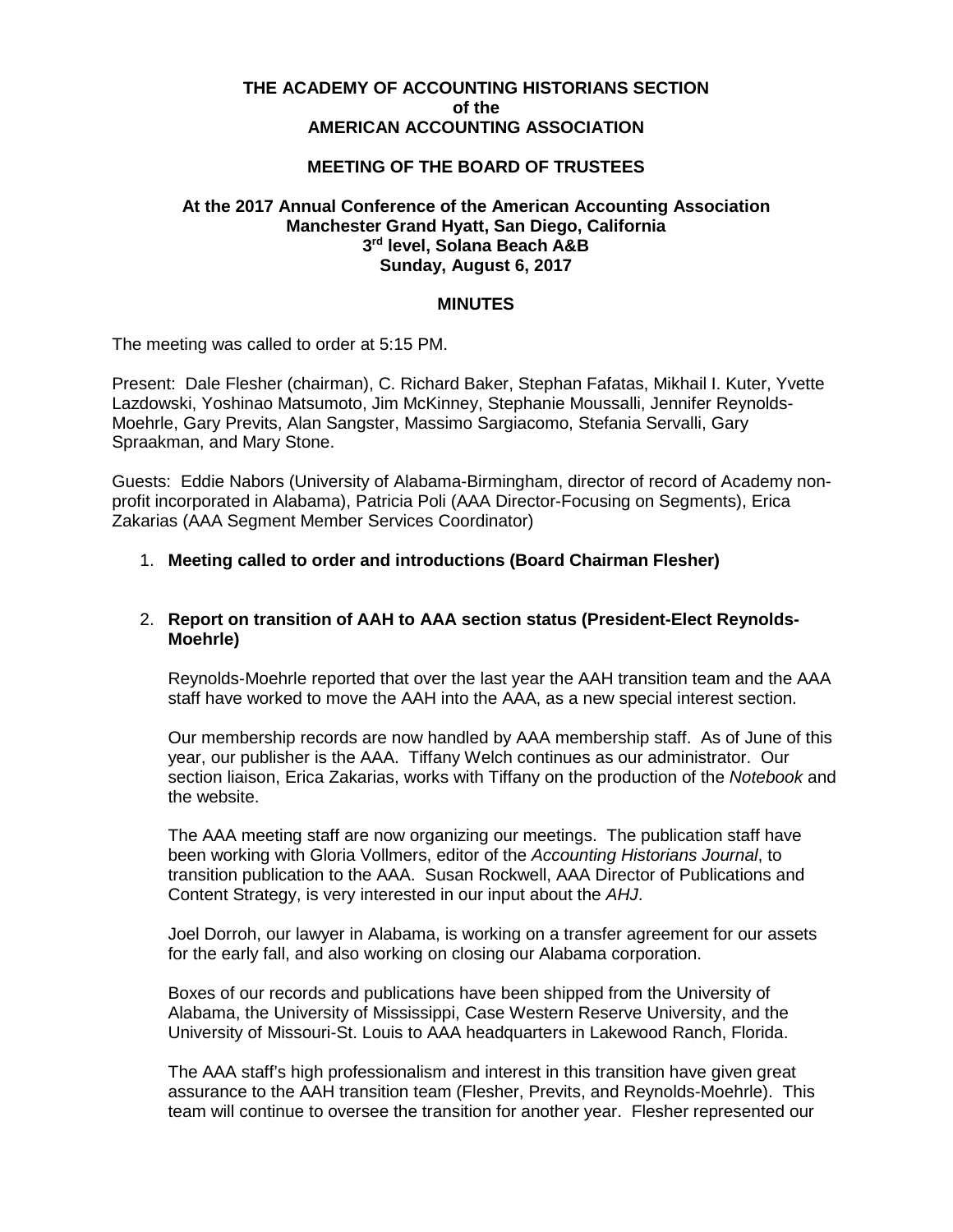new section at the AAA Council meeting this year.

## 3. **World Congress of Accounting Historians (WCAH) – 2020, St. Petersburg, Russia (Kuter)**

There is no problem with the plans for the conference. The person in charge has the confidence and support of the government.

## 4. **World Congress of Accounting Historians (WCAH) – 2024, location (Previts and Sargiacomo)**

China has expressed less interest in hosting the conference. However, Portugal may wish to host it, possibly in conjunction with Brazil.

Baker: Is there a formal link between the WCAH and the AAH? Answer: No. The group selecting the next location is the previous hosts. In our talks with the AAA, the AAA has expressed a desire to help support this conference in the future. Holding the WCAH every two years is too often. Since 1976, the AAH has helped sponsor each WCAH.

The WCAH has never met in South America, Russia, or China. But China is not as interested at this time.

Sargiacomo said that at the host meeting in Pescara in 2016, Brazil was proposed for 2024 and Turkey was also mentioned. But Sargiacomo had opposed Turkey because of the political situation there. China is very difficult because of the long distance. At the Russian meeting in 2020, the hosts should vote on any proposals submitted up until that time. The Pescara meeting had cost 100,000 € and a huge effort involving 15-20 people, the creation of a website a year in advance, and many doctoral students.

Previts: Kuter had provided very credible leadership for the Russian venue. We have not seen equivalent interest from Chinese senior leaders. Perhaps requiring bids in advance of the deciding meeting is a good idea.

Reynolds-Moehrle: Will there be a memorandum of understanding between the AAA and the host entity for the WCAH? Our relationship has been informal with the WCAH. The AAA International section has such a procedure with the host schools and the AAA, with the latter proving some services. As a section, we will have to help.

Sangster: If we are just sponsors, the host may resist letting the AAA manage anything.

There were 250 attendees at Pescara last year. There may be the same number in St. Petersburg.

Kuter: We can guarantee peace at the conference in St. Petersburg – the police will ensure it. Sangster: There are many accounting historians in Russia who will attend. Previts: Some Eastern Europeans may also attend.

Flesher: How much should the AAA be involved if the WCAH is not a AAA function? Do we need a memorandum of understanding? Sargiacomo: It's true, the convener must handle the funding. But what of managing the papers? For Pescara, 130 were submitted and there was 20% rejection rate. Perhaps there should be a suggested to-do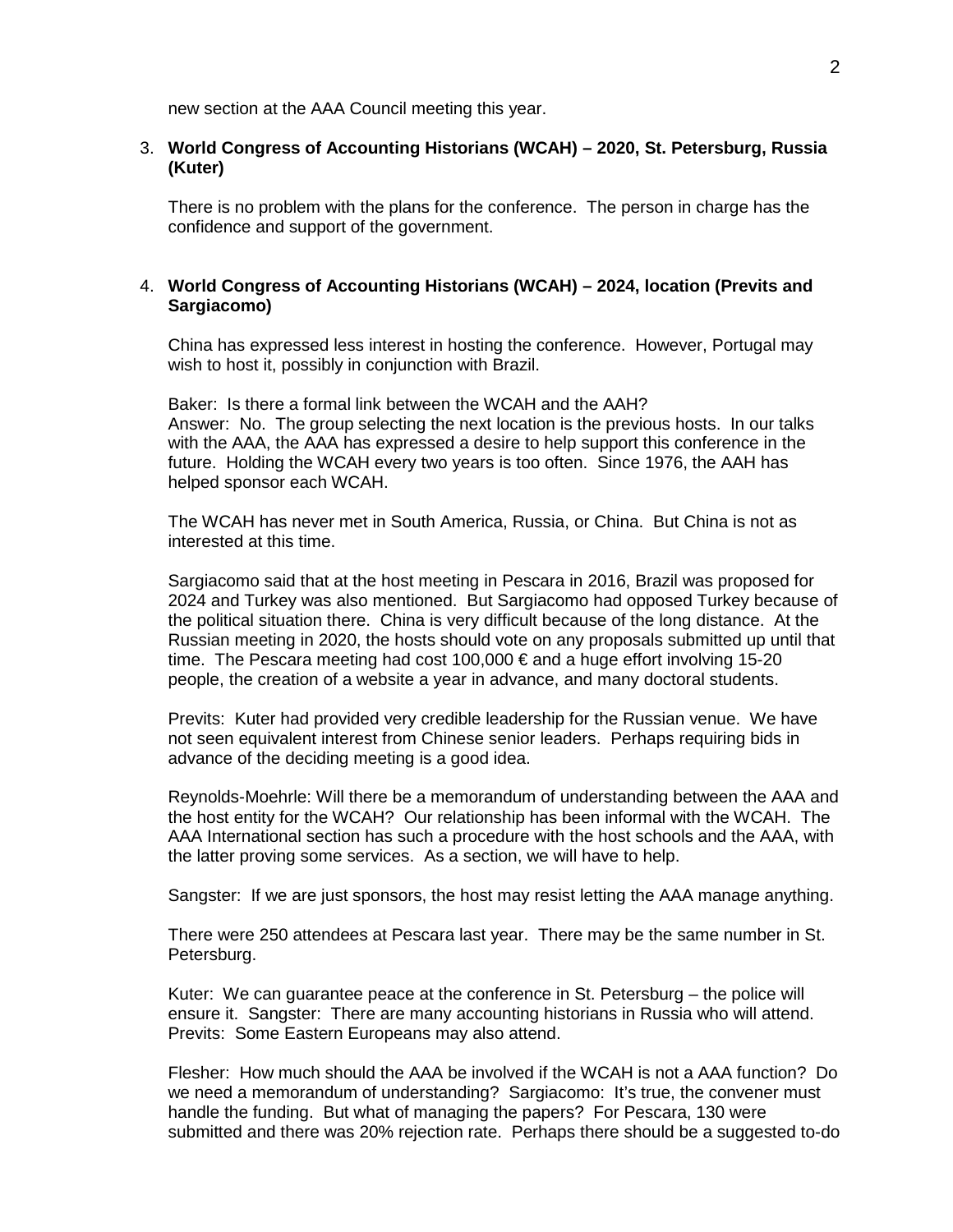list.

## **5. Ideas regarding annual research conference, i.e., a section mid-year meeting or online meeting (all)**

Flesher: Typically, the AAH has held an annual research meeting when there was no WCAH. The last one was held in Oshkosh, Wisconsin in 2013. Do most sections have a mid-year meeting, and do we want to? Should we do it online, as the TLC section did for a few years?

Previts: The technology is good now and almost every campus has some kind of facilities. Sangster: Miklos Vaserhelyi streams his conference for Rutgers. Flesher: The TLC section's online conferences were pretty effective. Previts: Meeting online reduces participant costs. Flesher: However the TLC section had to reject papers because there was no way to have concurrent sessions. Sangster: Could we have an in-person and online conference at the same time?

Previts: What we want to do as a section in the AAA could be facilitated by an online meeting. Members of other sections would be encouraged to attend. The Auditing, Financial Accounting and Reporting, and Management Accounting sections, among others, are very big and they know no history. Their research suffers from it.

Baker: Garry Carnegie has done well with special issues in covering the interests of all the sections. Sargiacomo: Research workshops to create special issues on subjects of interest to other sections would also be a good idea. Flesher: We could try to get the Management Accounting section to add a session on history, which we would populate with papers; then we might not have to do our own meeting.

Sargiacomo: We need to discuss the idea of small research workshops. Only 10-15 papers would be presented over two days, to create a special issue. Previts: Someone would have to do the work for these ideas. Spraakman: Massimo's suggestion is similar to what Alan Richardson did last year in Canada. The university had to provide the space and meals. Many people interested in *Accounting, Organizations, and Society* attended.

Previts: Gloria Vollmers said she attended many conferences to identify paper prospects for the *AHJ*. We need someone to do this work of advancing historical research. Flesher: Yes, but who can reach the large number of accounting scholars? This is how you get more historically-informed work done. Martin Persson is more in tune with the larger membership and has the energy to do these things.

Sargiacomo: We should separate our long-term planning, which is now good, from our short-term planning. In the short term, small meetings would fuel special issues. Previts: Up to now, we have not increased the journal to 4-6 issues per year, as has Garry Carnegie. If Bill Black is willing, he needs to begin looking at this. Specialized small group meetings are very attractive and would fill a lot of research gaps.

Reynolds-Moehrle: The idea of small research groups should be tied to the online meeting idea. Flesher: Barbara Merino received over 30 papers for this meeting. Lazdowski: The Gender Issues and Worklife Balance section is interested in doing a combined conference with us. Don Ariail in that section is really interested.

Baker: Young people need to get more out of our area; special issues would help.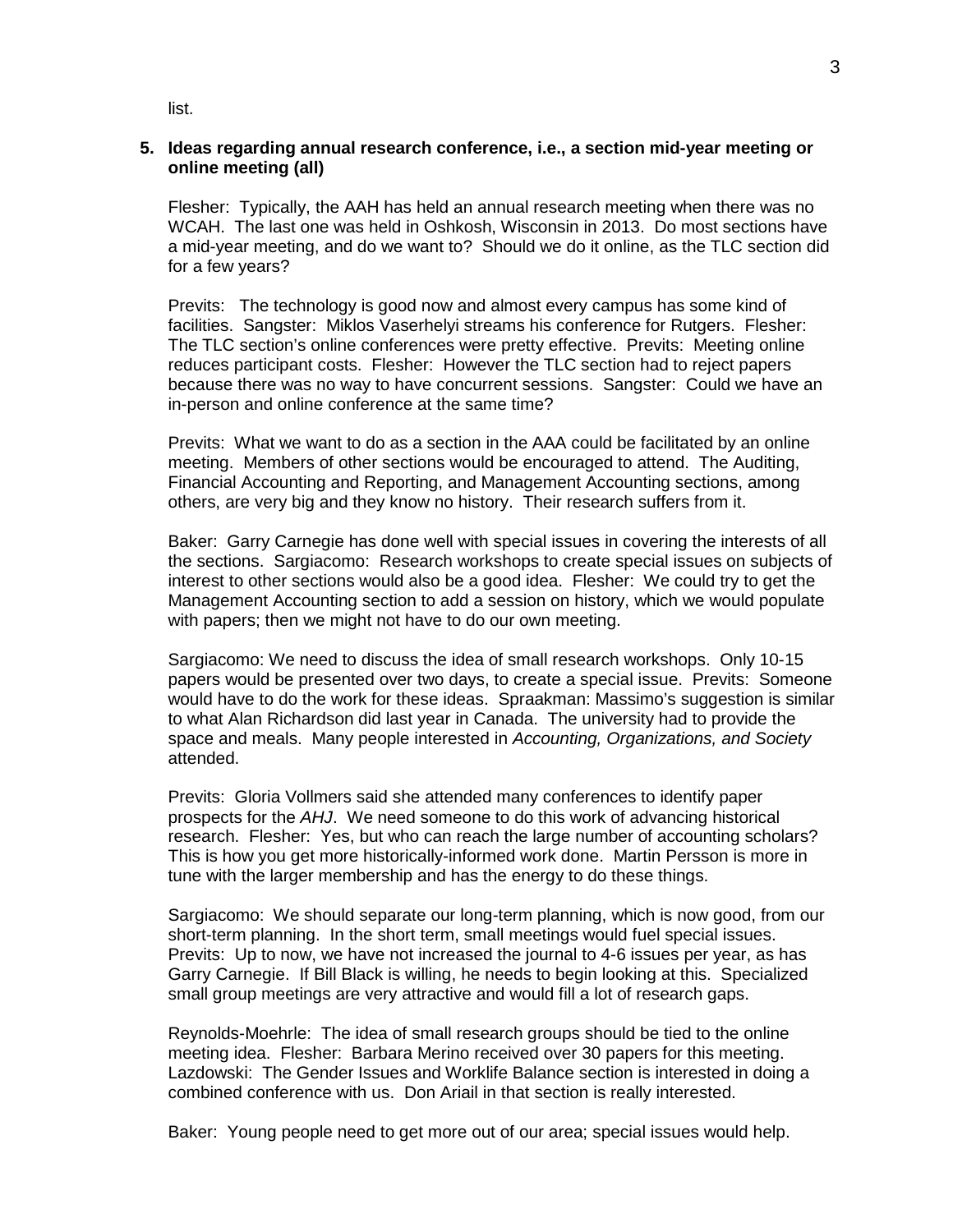Sangster: The lead time is a problem for special issues – about three years..

Previts: All these ideas need to be woven together; we need a product champion. Give Bill Black, as the new *AHJ* editor, some time to work on this.

Lazdowski: How long a lead time is needed for these things? Zakarias: About 1.5 years for a special issue. One to two years for a meeting. Flesher to Reynolds-Moehrle: Do the officers understand their duties? Answer: Not sure.

#### **6. Pat Poli, the AAA Director-Focusing on Segments, was introduced**

#### 7. **Financial report (Reynolds-Moehrle and Lazdowski)**

Lazdowski said that Reynolds-Moehrle, previous treasurer and incoming president, would present the report.

Reynolds-Moehrle: The audit and tax information returns have been finished; no issues were found in the audit. The same firm will also file the AAH's final Form 990. The actual transfer of AAH assets to the AAA will occur in the upcoming months.

The budget approved at last year's meeting goes through May of 2018, so we do not have to vote on a budget. The AAA has made our life members AAA life members, so that reduces our income by \$344.

The AAH has received a donation of about \$21,000 per year from the income on a TIAA-CREF account, to continue for an unknown amount of time. It is to be used only for AAH operations and is never to revert to the AAA's own use.

Baker: Do "operations" include the needs of the *AHJ*? Answer: Yes.

Previts: Will a final audit be conducted at 12/31/17? Answer: Yes. Previts: Our future costs, when we see them from the AAA, will include page charges for the *AHJ*, so these funds will be very helpful.

Reynolds-Moehrle: Additional donations have been received for the 21<sup>st</sup> Century Fund. During this transition period, the cost of production of the AHJ has been coming out of the AAA. Although our organization has assets, we do not yet know all our expenses from the AAA.

Concerning the \$20 dues, the current members will pay next spring, in addition to a \$10 print charge for a hard copy of the AHJ if they wish. Next year, members will have to check a box to be members of this section.

Moussalli: Will we operate without a budget from May of 2018 through August? Answer: From now on, we'll follow the AAA model of electronic voting.

### 8. **Membership report (Moussalli and Reynolds-Moehrle)**

Moussalli said that as institutional subscriptions are now handled by the AAA directly, she would be reporting on individual memberships only. This information is based on